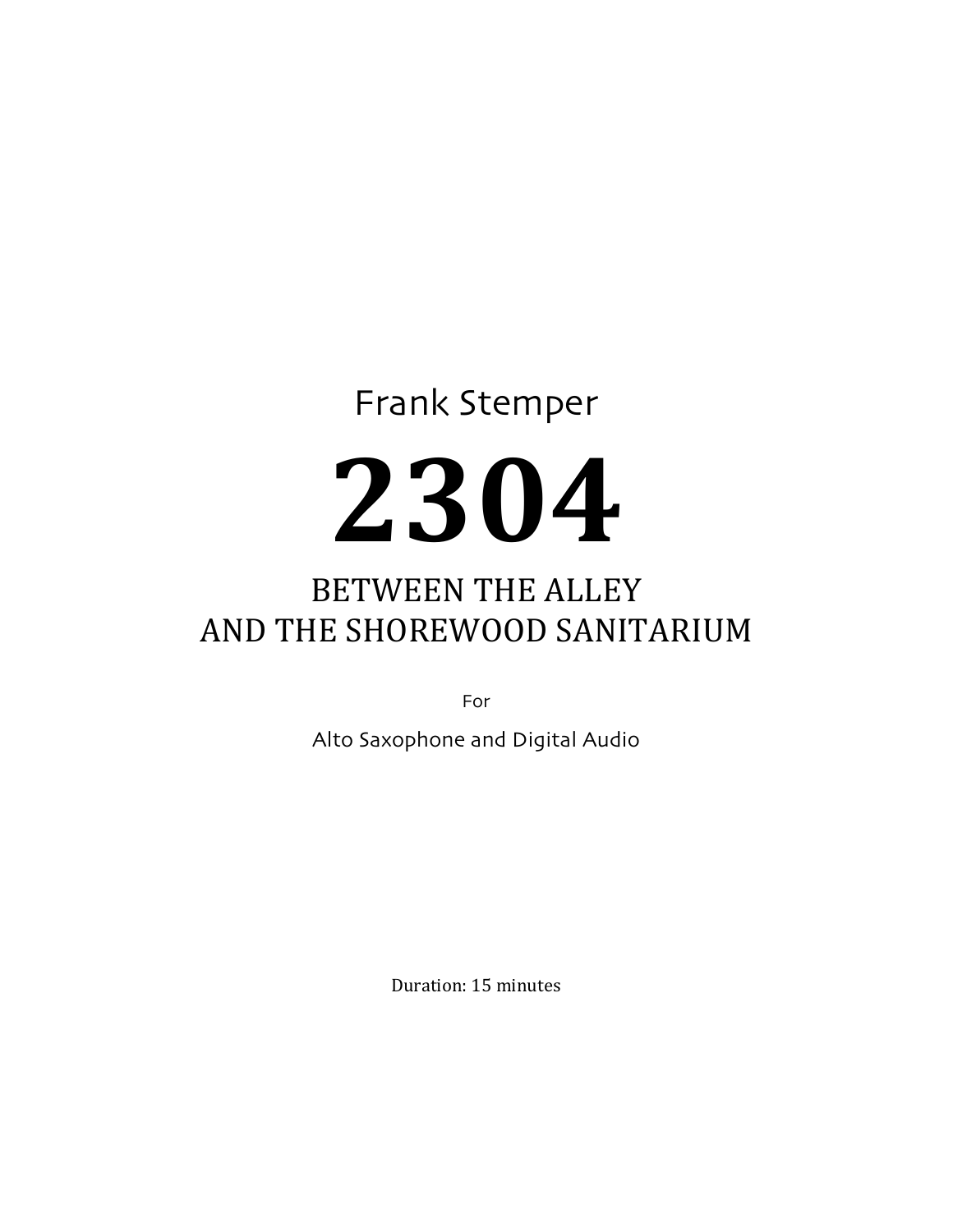## 2304 Between the Alley and the Shorewood Sanitarium

for Alto Saxophone and Digital Audio

by

### Frank Stemper

#### Notes:

Grace note figures should be played almost like glissandi

All staccati are the same length

 $\leq$  = above a note, indicates a nonaccented, smooth initiation or envelope, that begins without vibrato. Vibrato is added a second (a beat) or so after this initiation. Often these pitches fade to niente.

Accidentals do carry through the bar, but do not affect all octaves. I have tried to include as many cautionary accidentals as possible to avoid confusion.

Words in the score, such as "TOGETHER" & "FALLING BEHIND" refer to the performer's synchronization with the digital audio, as canonic-like episodes are created.

The display of the Digital Audio in the score has been characterized to aid in the synchronization between digital audio and live performer. It is not complete (many events are left out) and it is not precise, i.e. some of the cannons, some of the climaxes, etc. are merely "renditions" of the sound. In addition, rhythms are often a little "off" and are notated as accurately as possible to help cue the performer. The performer should keep this in mind and treat such inaccuracies as opportunities for expression (e.g. rubato).

During the improvisation section, meas. 162 – 182, the performer is free to add to the audio in any manner. This can include blending in with the recorded sounds or contrasting them; the performer may take on an accompanymental role or that of the principal voice; and, because all the sounds during this section are themselves saxophone sounds, the performer may parallel or "mimic" these sounds.

However, the general *dramatic curve* of the audio should be followed: 15 bars of free unclimactic noises, such as whistles, light screeches, multiphonics, etc., leading to a climactic 4 bars (meas. 177 – 180) of very fast, obtuse, angular and rather loud playing, and concluding with sustained pitches for 2 bars, a big tongue slap on the downbeat of bar 183, and 3 bars of clicks and pops (although the audio "clicks" continue beyond that 3 bars).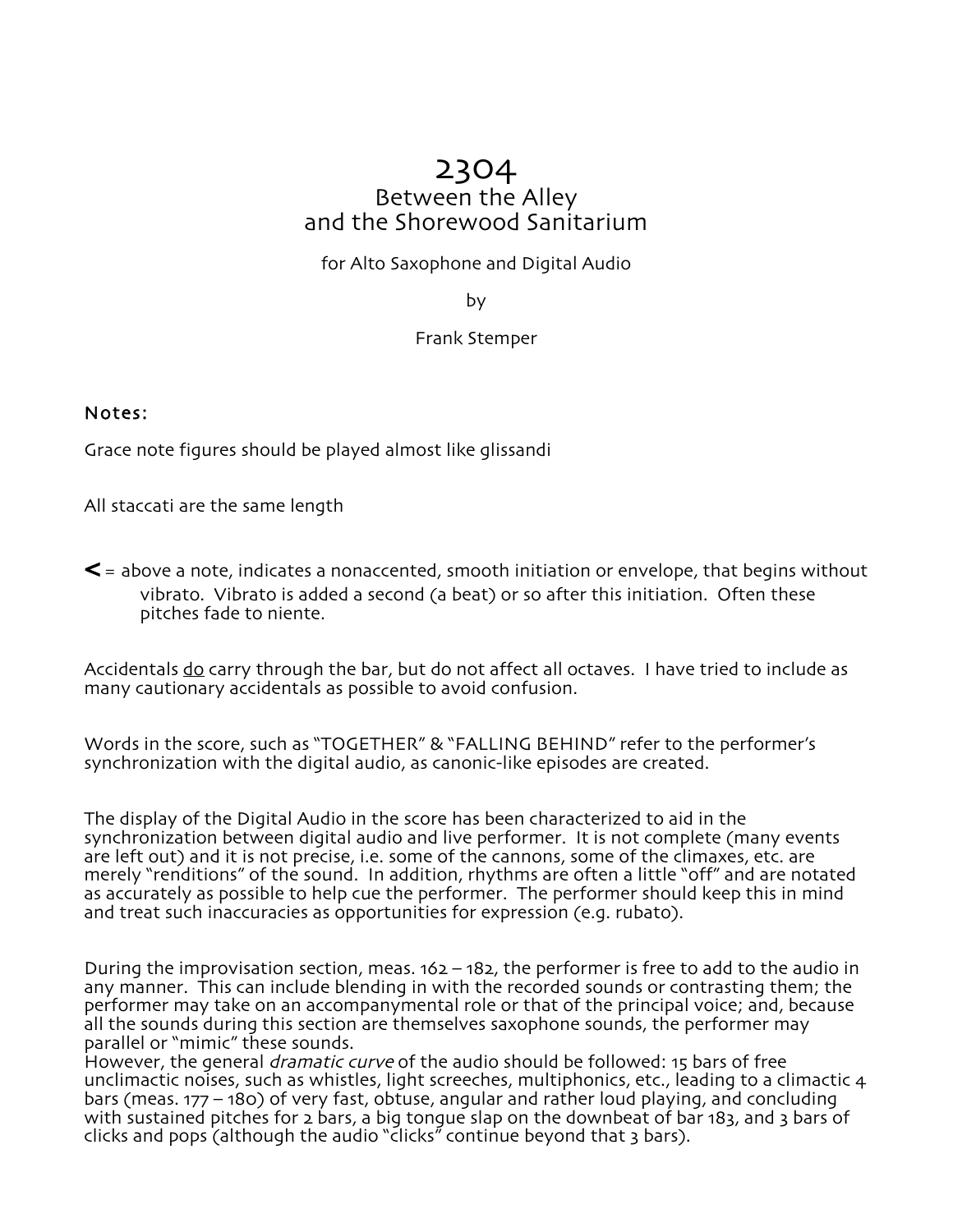2304 Between the Alley and the Shorewood Sanitarium



#

alto sax









©2003 by F. Leidgen Stemper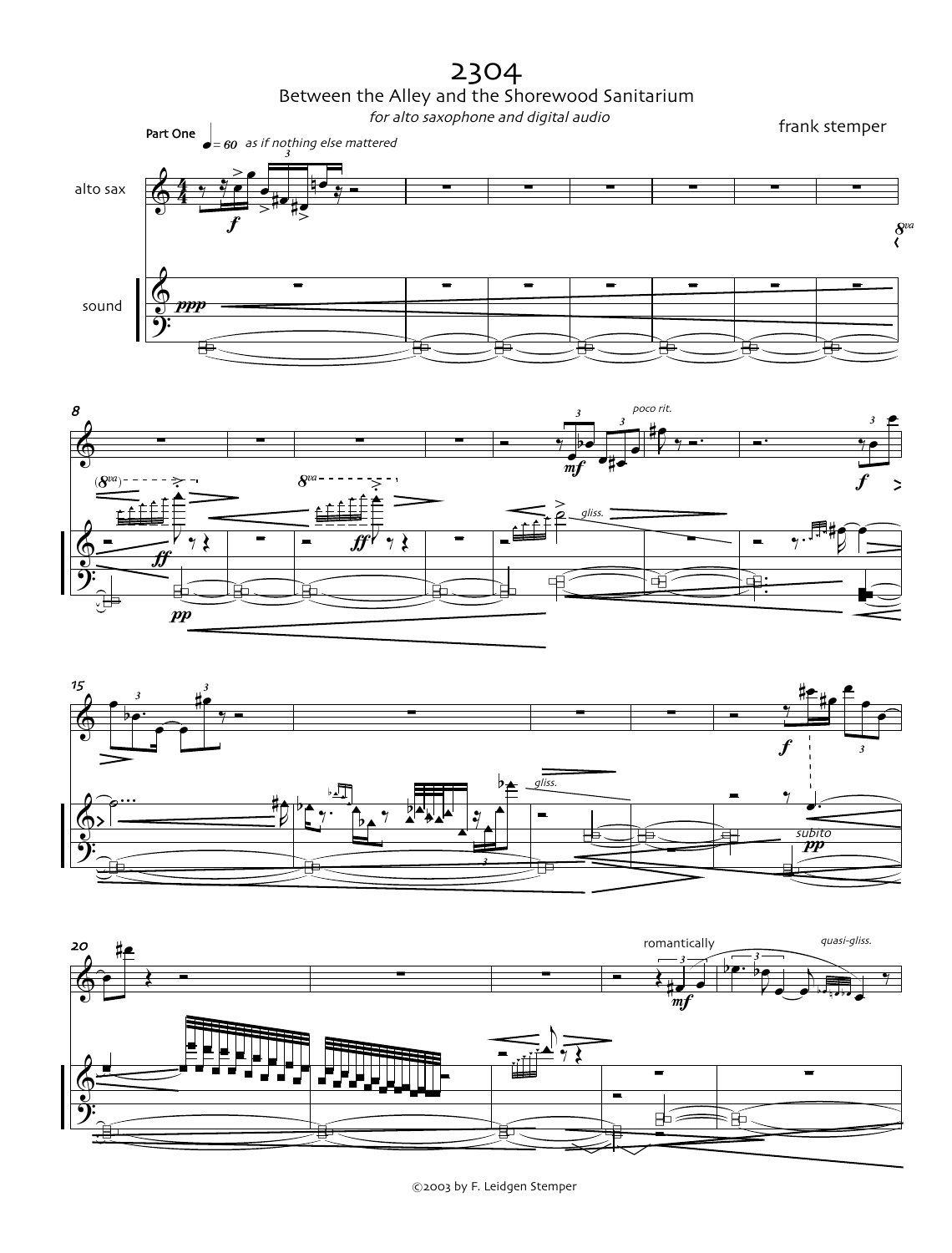





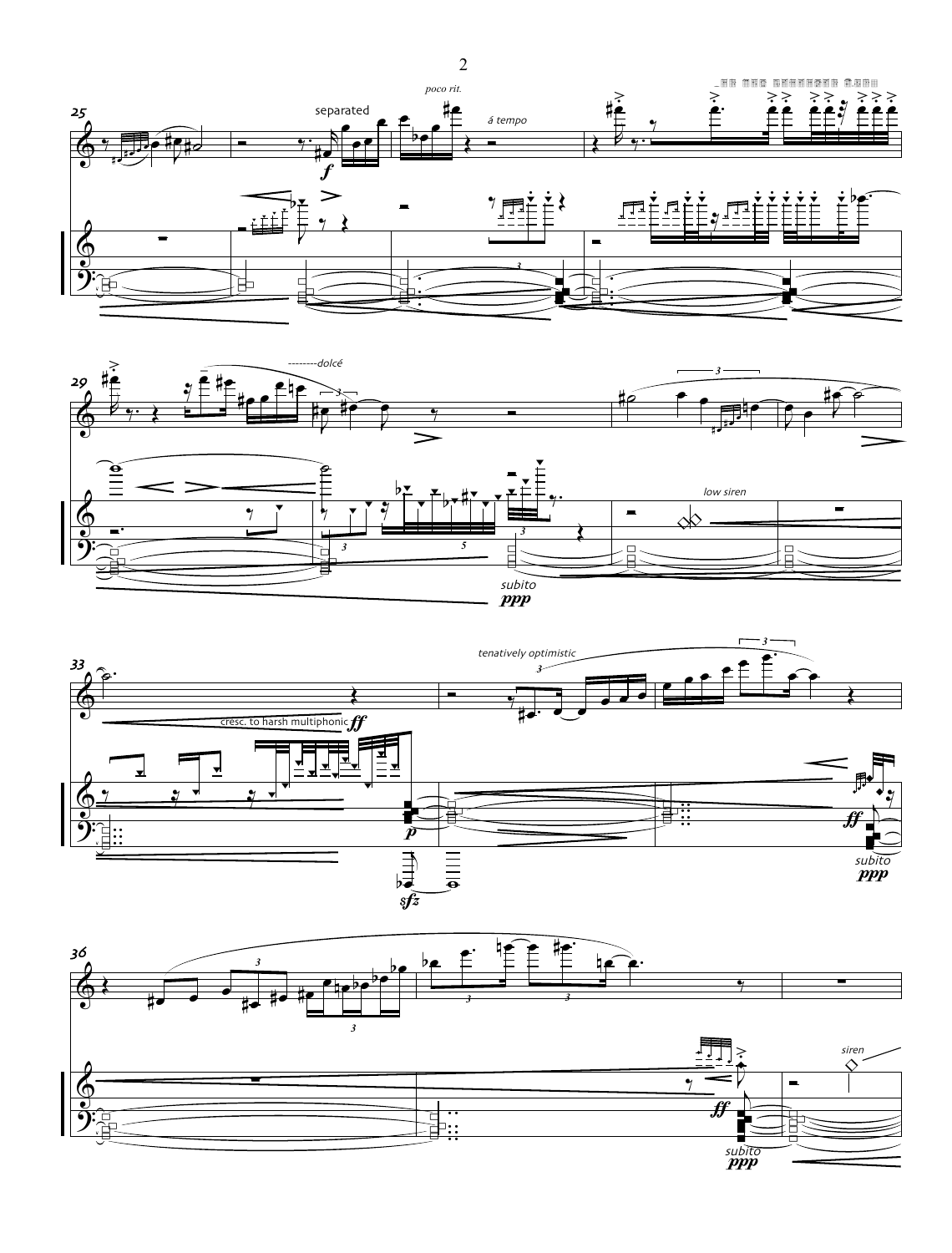





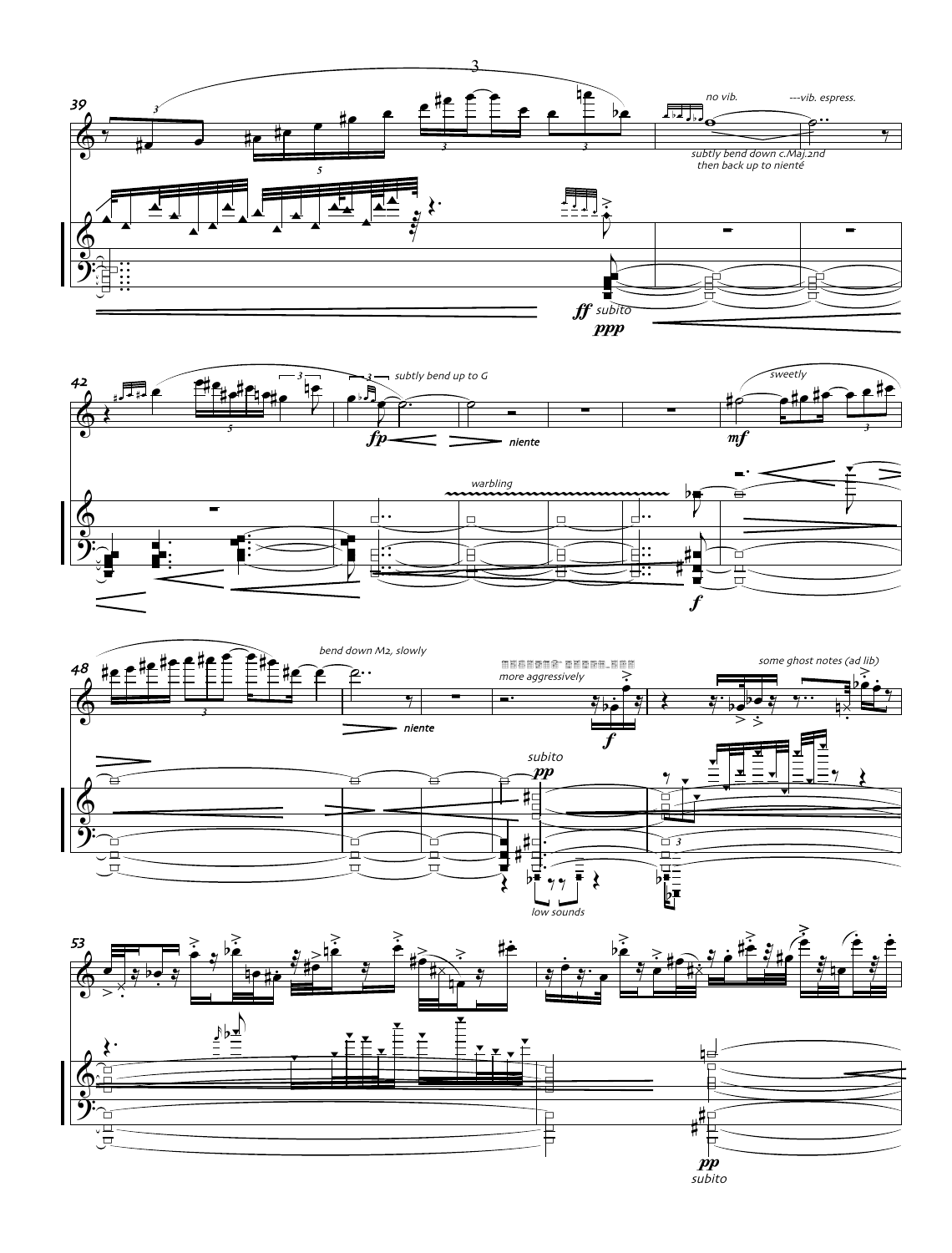







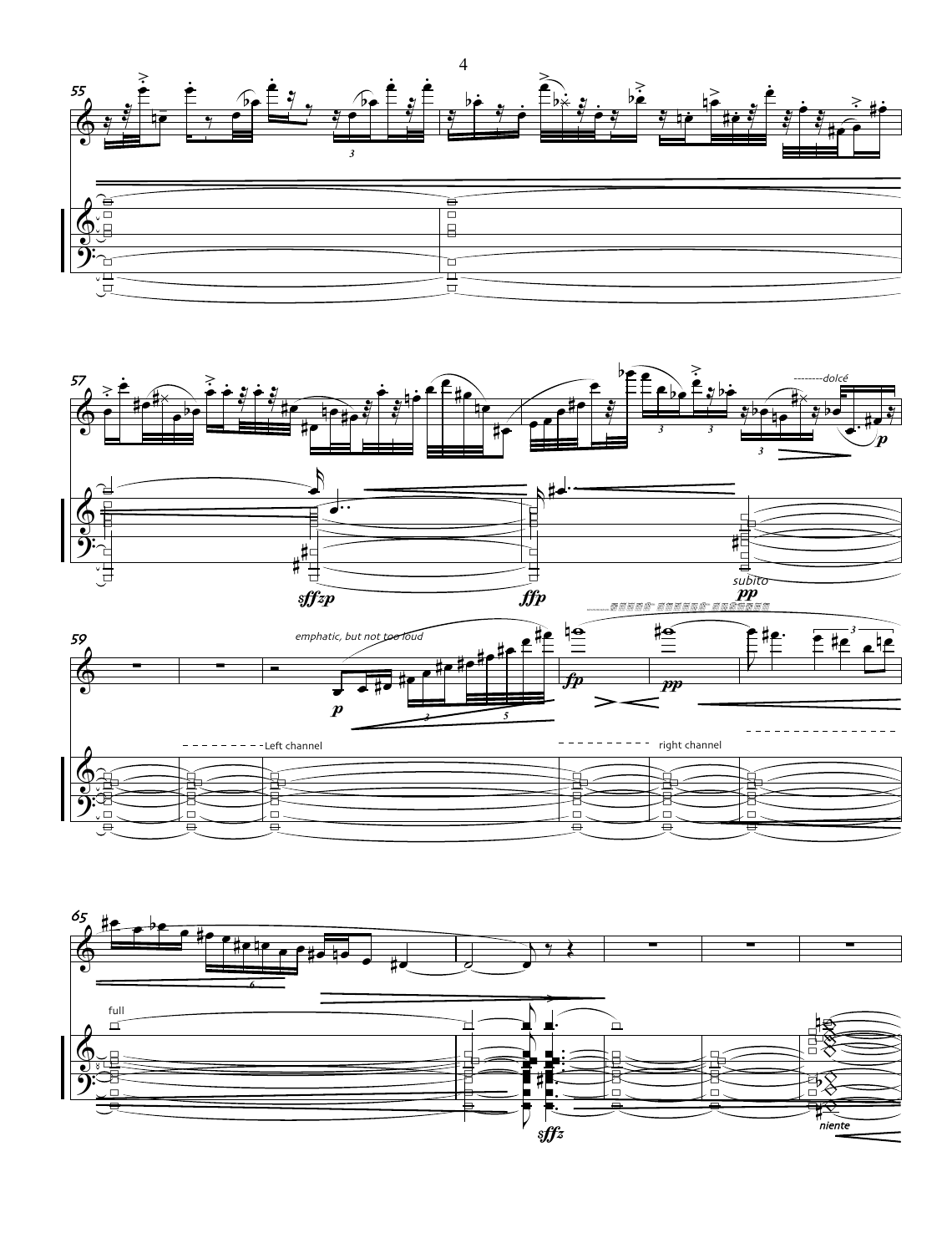





¬ ¬ ¬

¬ ¬ ¬ ¬ ¬ ¬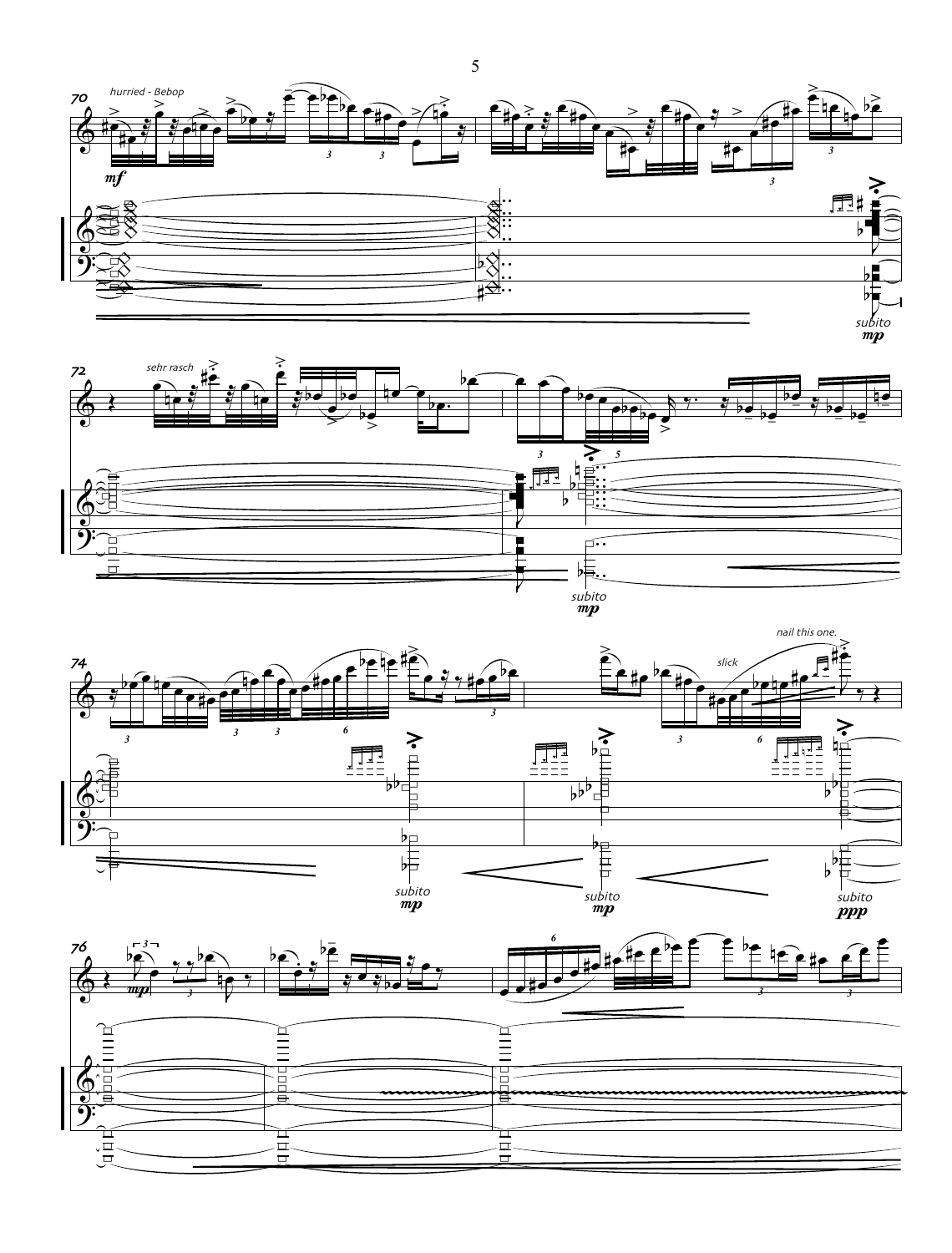





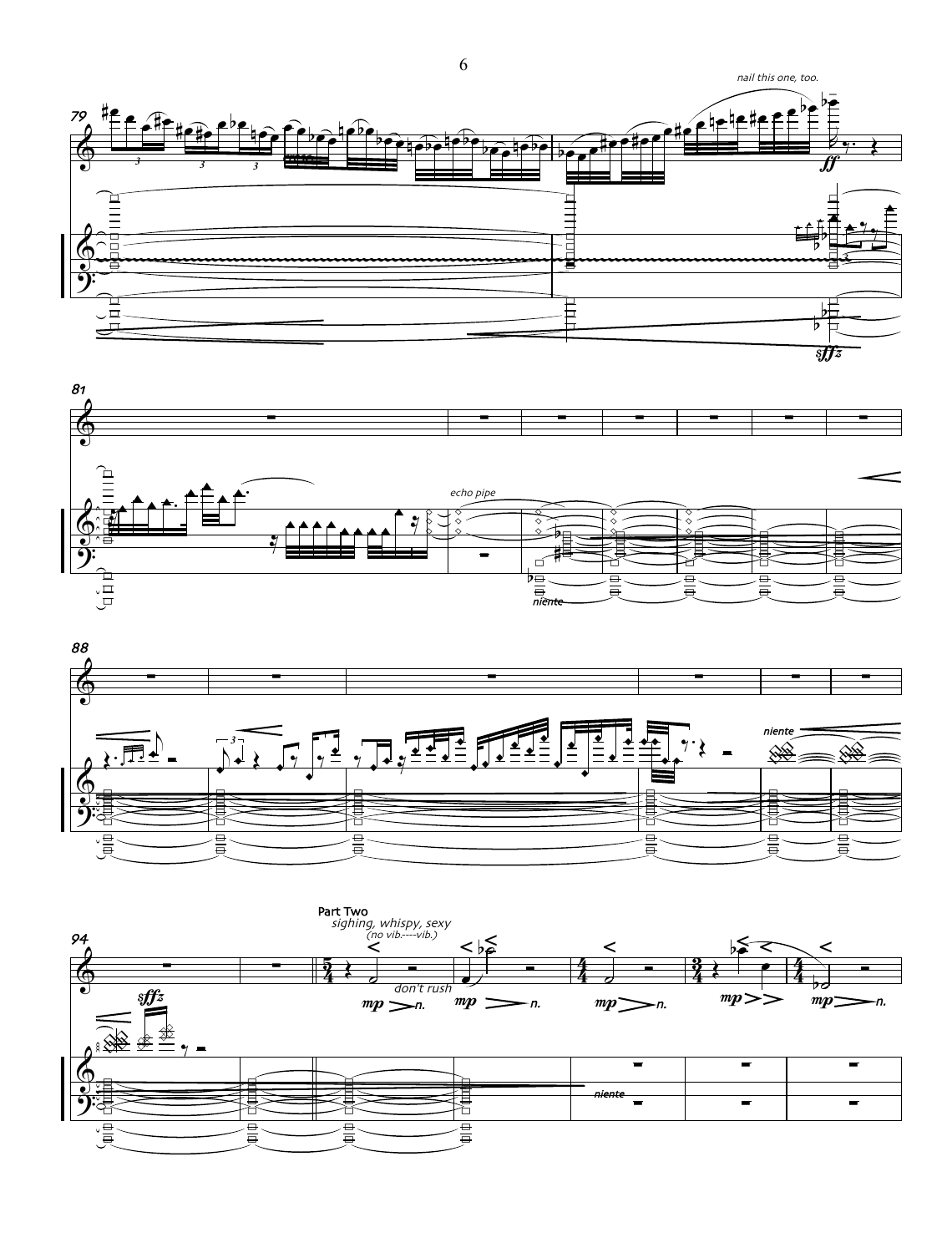





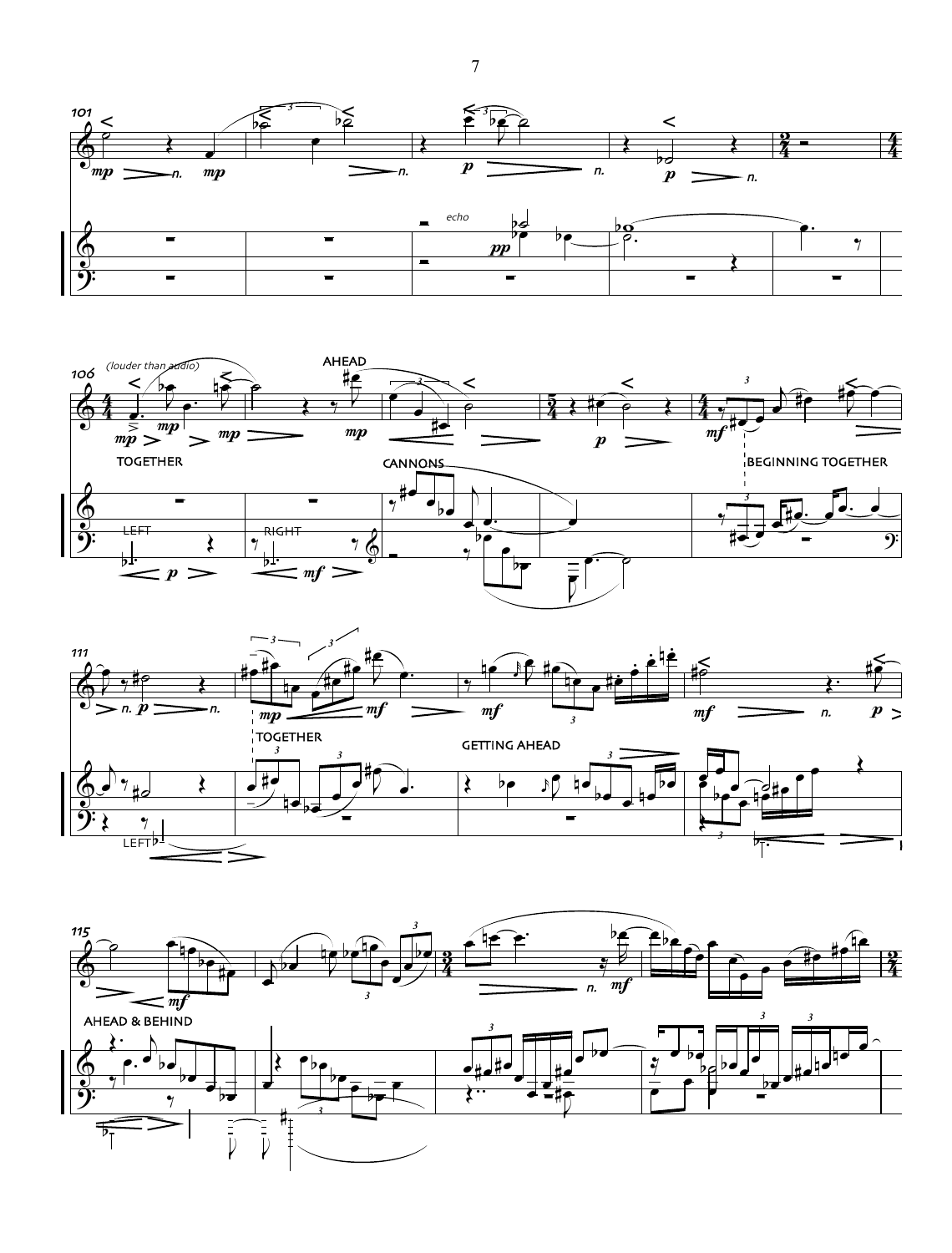



thick



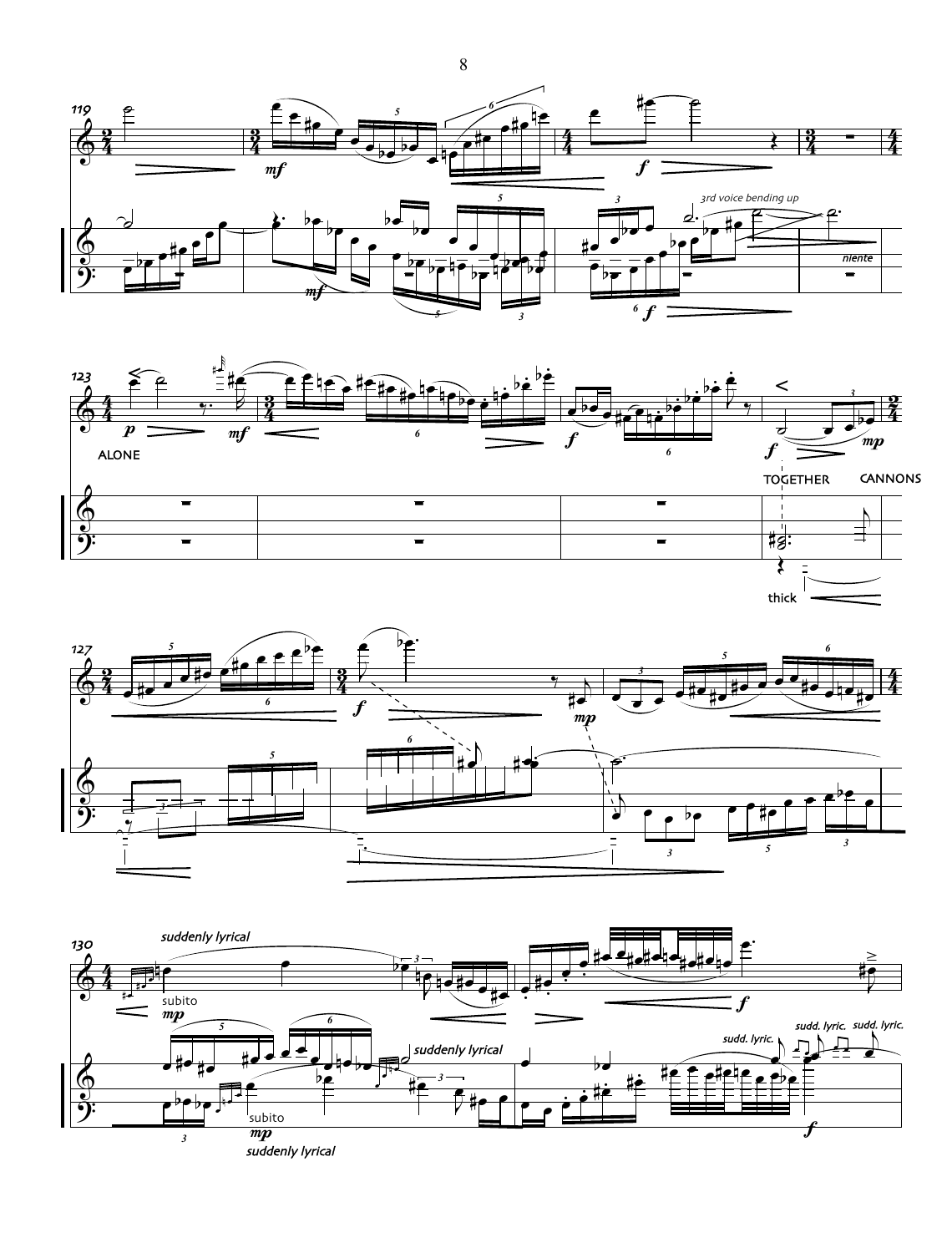





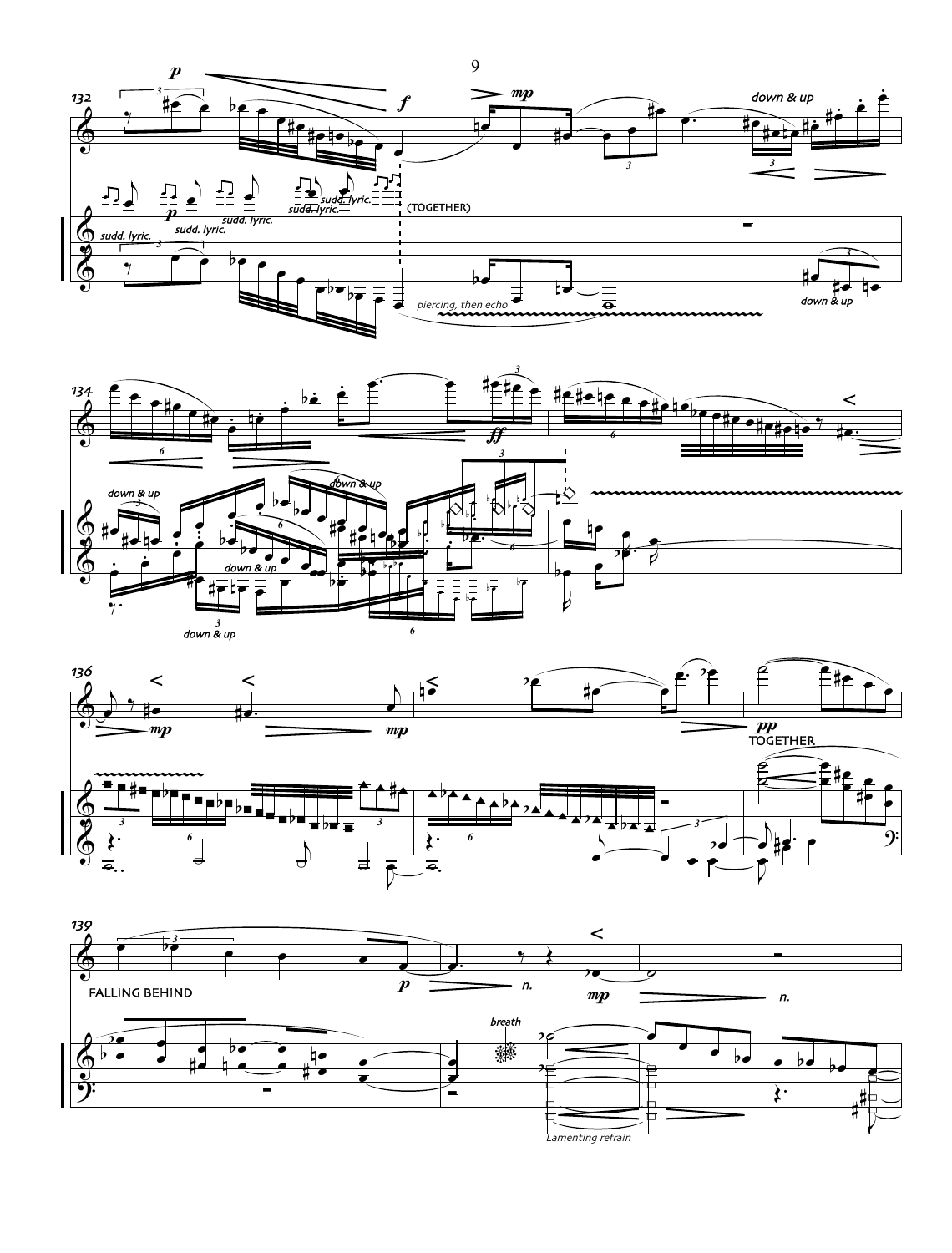



niente



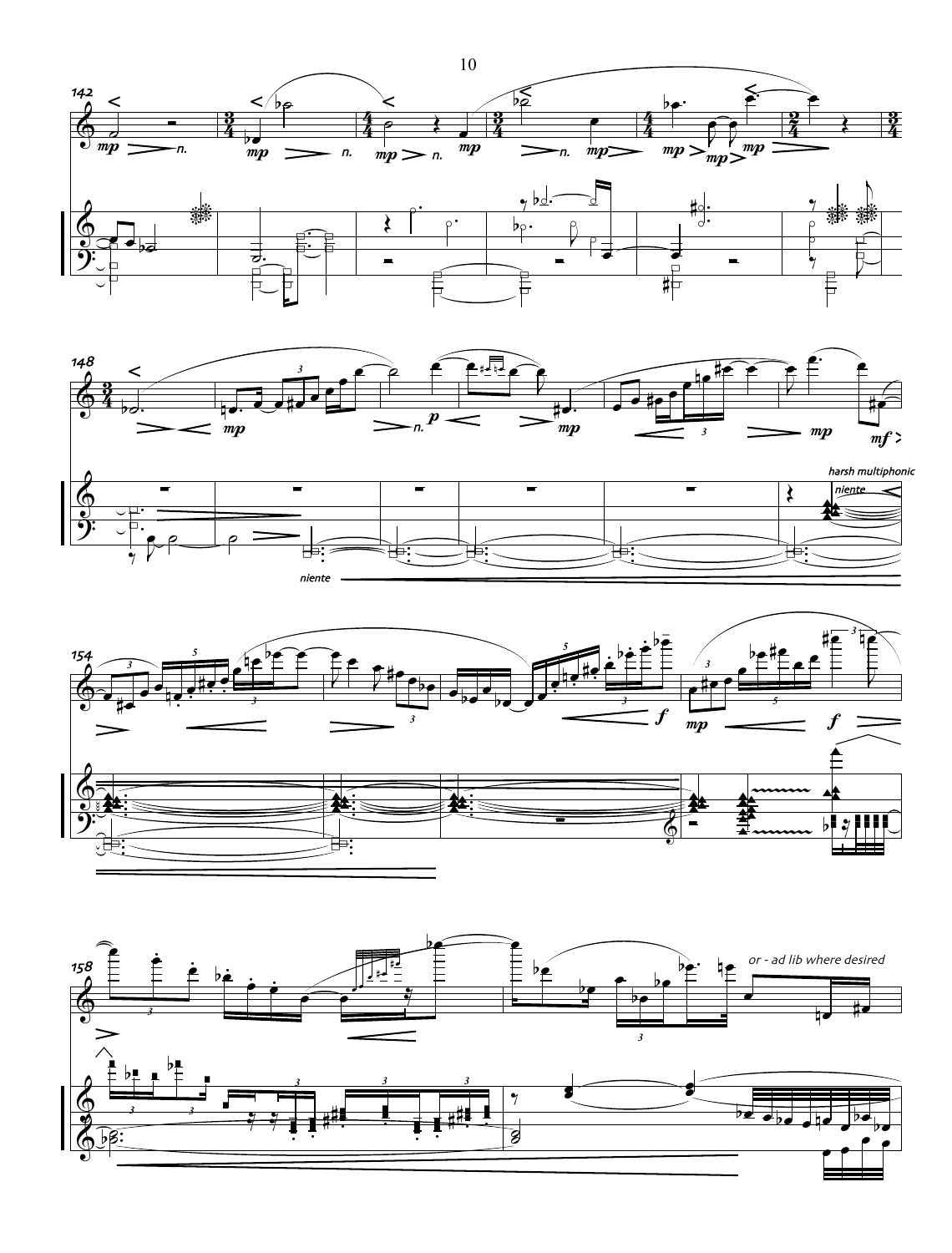





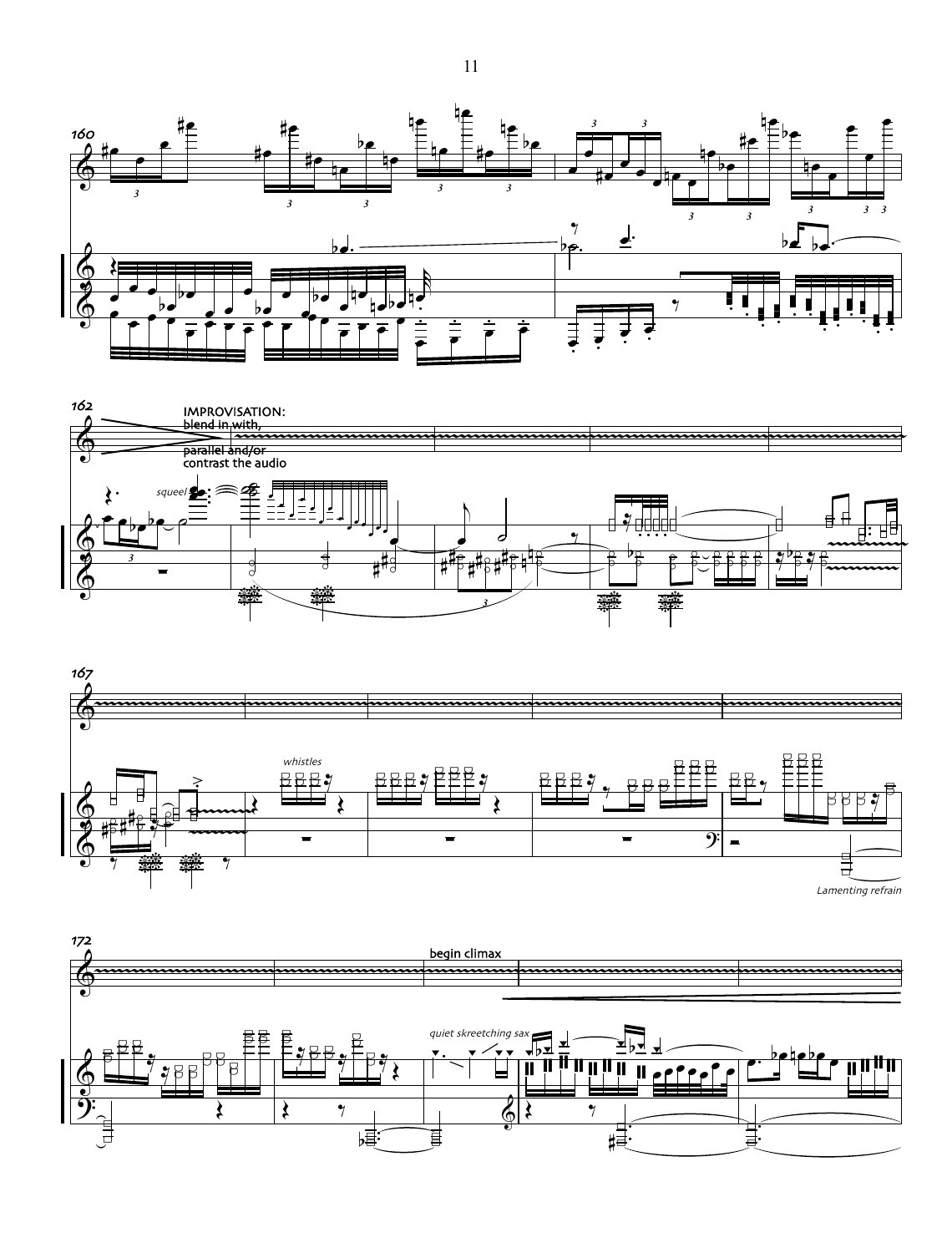





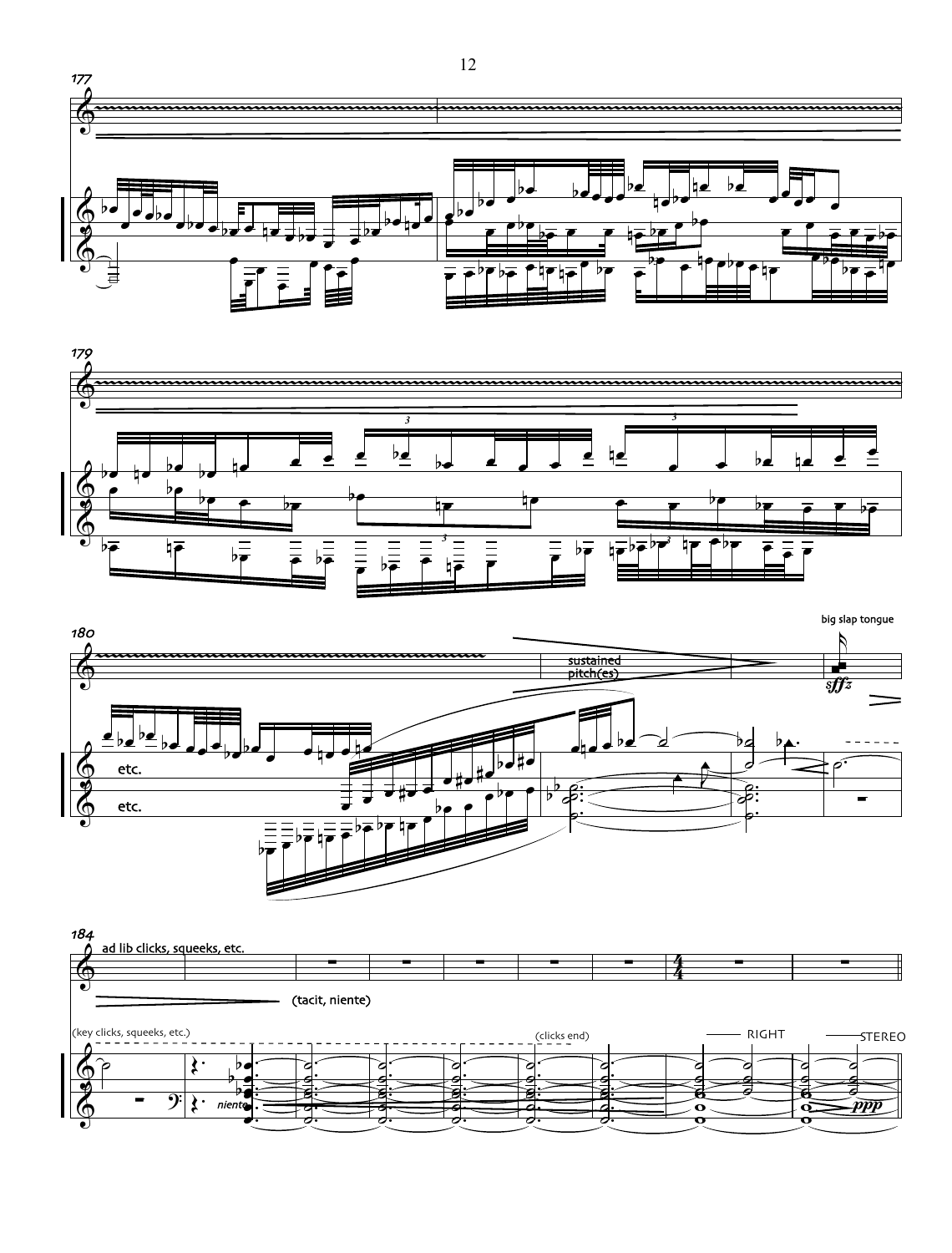





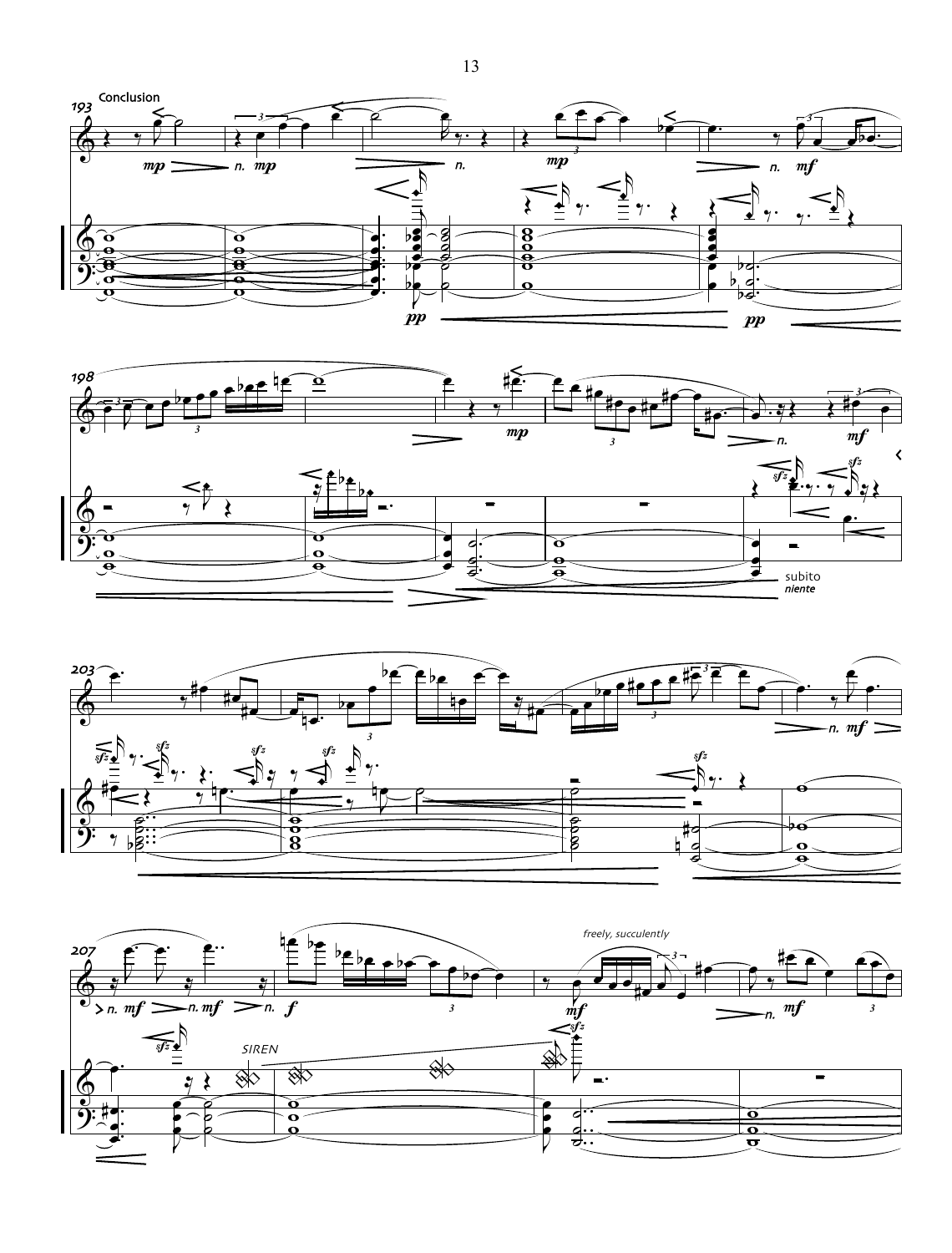